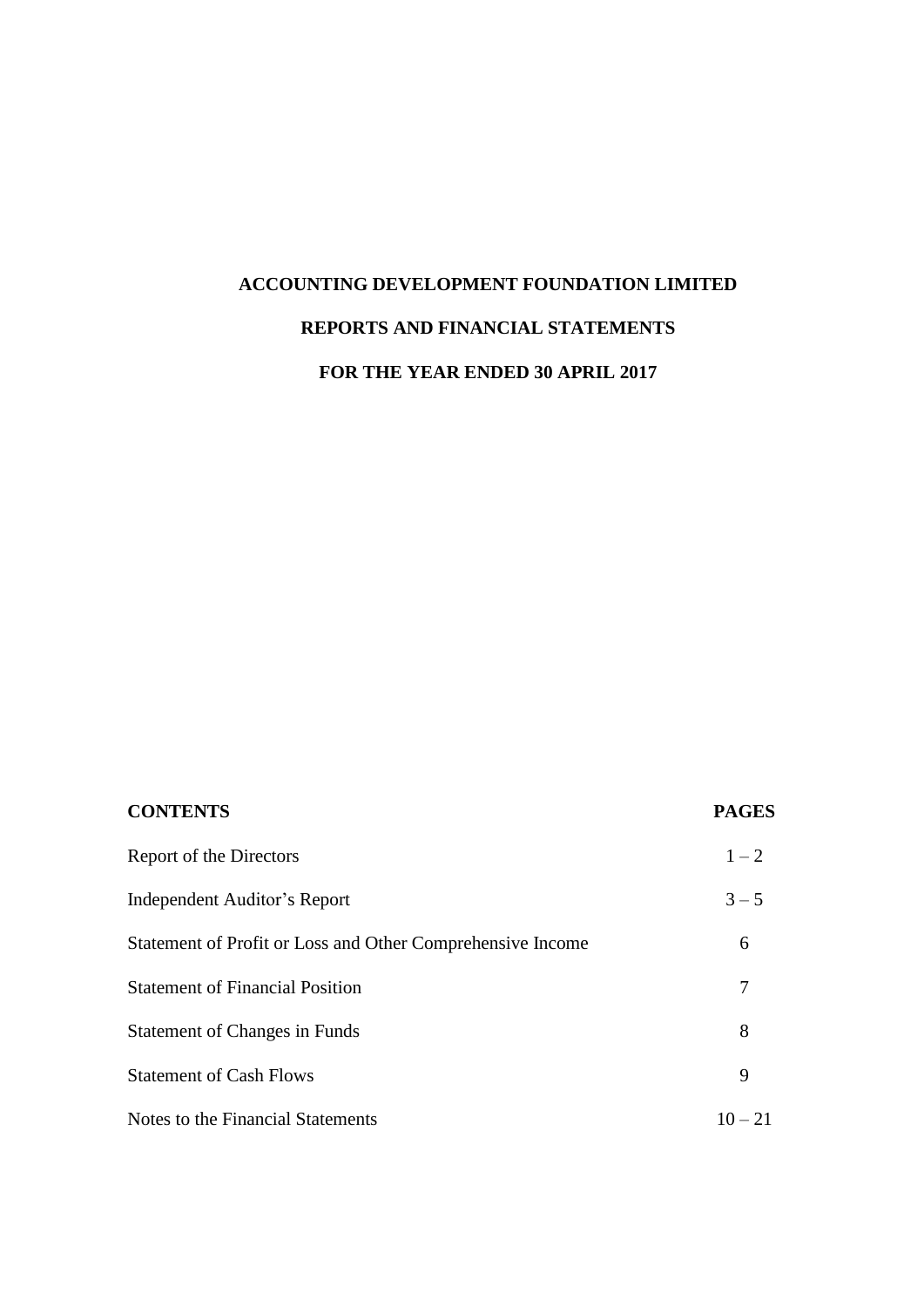## **ACCOUNTING DEVELOPMENT FOUNDATION LIMITED**

#### **REPORT OF THE DIRECTORS**

The directors of Accounting Development Foundation Limited ('the Foundation') present their annual report and the audited financial statements for the year ended 30 April 2017.

#### **PRINCIPAL ACTIVITIES**

The principal activities of the Foundation are to promote unity and sharing among members in the accounting profession and to provide a forum for the exchange of ideas and experiences by organizing meetings, conventions, seminars, courses, study trips, conferences and exhibitions and other forms of media for the members and the general public.

During the year, the Foundation adopted a trade name "Accounting Development Foundation" to carry out its operation.

#### **FINANCIAL STATEMENTS**

The results of the Foundation for the year ended 30 April 2017 and the state of the Foundation's affairs as at 30 April 2017 are set out in the accompanying financial statements.

#### **BUSINESS REVIEW**

The Foundation falls within the reporting exemption for the financial year in preparing the business review as the Foundation is qualified as a small guarantee company in accordance with the Hong Kong Companies Ordinance.

#### **CHARITABLE DONATIONS**

Charitable donations of HK\$87,334 (2016: HK\$35,741) were made by the Foundation during the year.

#### **DIRECTORS**

The directors of the Foundation who held office during the year and up to the date of this report were:

Chow Ka Leung Louis Fan Vickie Ping Wai Lam Chi Yuen Nelson Ng Kam Wah Webster (appointed on 20 January 2017) Poon Kwok Ching Poon Tsun Wah Gary Tsui Wing Tak Yeung Chi Wai Yung Kin

In accordance with the Foundation's Articles of Association, the term of office of director shall be two years and shall retire biyearly by rotation. A retiring director shall be eligible for re-election.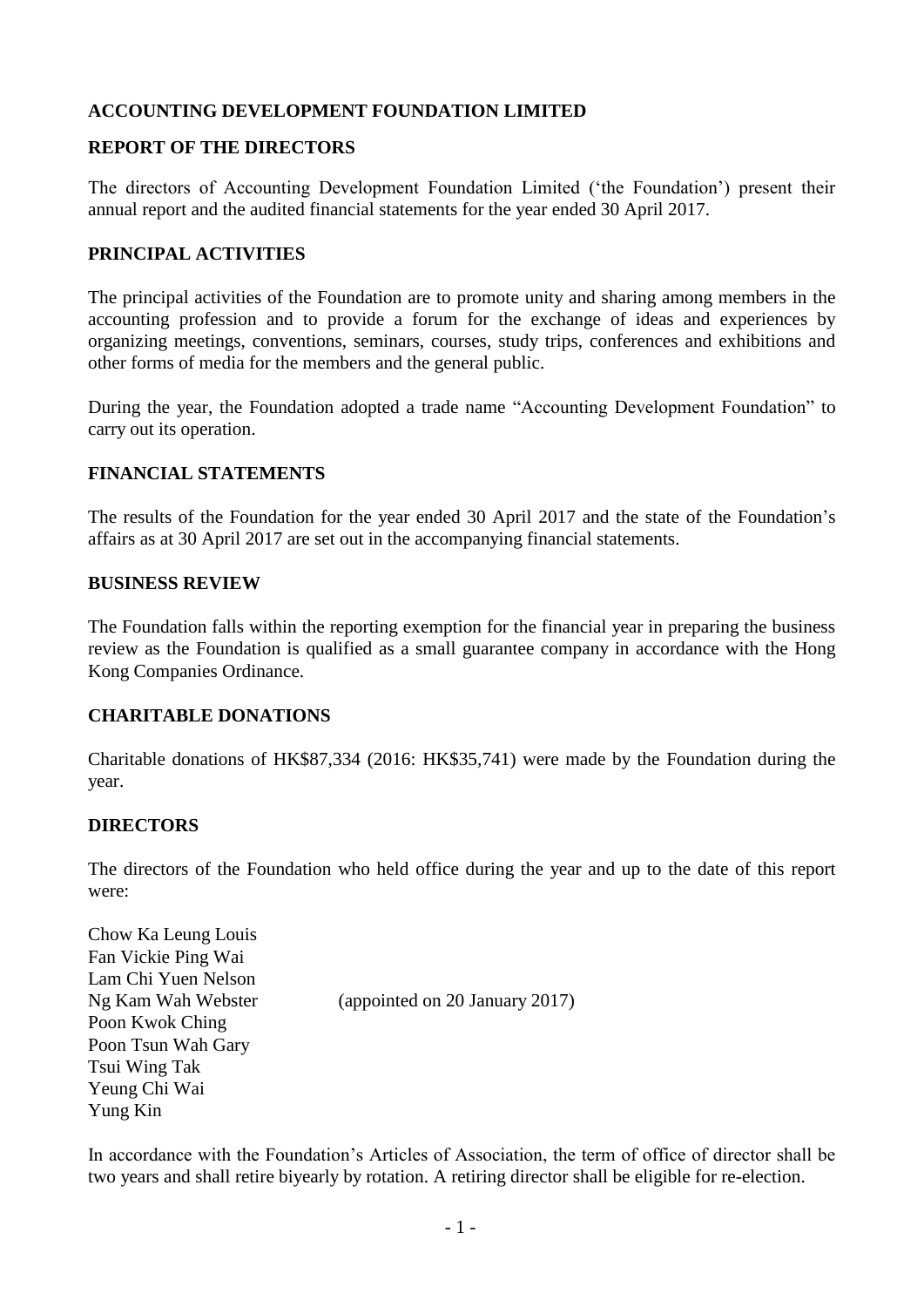## **ACCOUNTING DEVELOPMENT FOUNDATION LIMITED**

## **REPORT OF THE DIRECTORS**

#### **DIRECTORS – CONT'D**

In accordance with the Foundation's Articles of Association, the following directors shall retire from office and be eligible for re-election in the next Annual General Meeting:-

Lam Chi Yuen Nelson Poon Tsun Wah Gary

#### **PERMITTED INDEMNITY PROVISION**

There was no permitted indemnity provision in force for the benefit of directors of the Foundation during the year.

#### **MANAGEMENT CONTRACTS**

No contracts concerning the management and administration of the whole or any substantial part of the business of the Foundation were entered into or existing during the year.

#### **AUDITOR**

The financial statements for the year have been audited by Messrs. C. F. Chu & Co., Certified Public Accountants.

A resolution will be submitted to the members at the annual general meeting to re-appoint Messrs. C. F. Chu. & Co., Certified Public Accountants, as auditors of the Foundation for the ensuing year.

On Behalf of the Board

LAM Chi Yuen Nelson [Signed] **Director** Date: 4 December 2017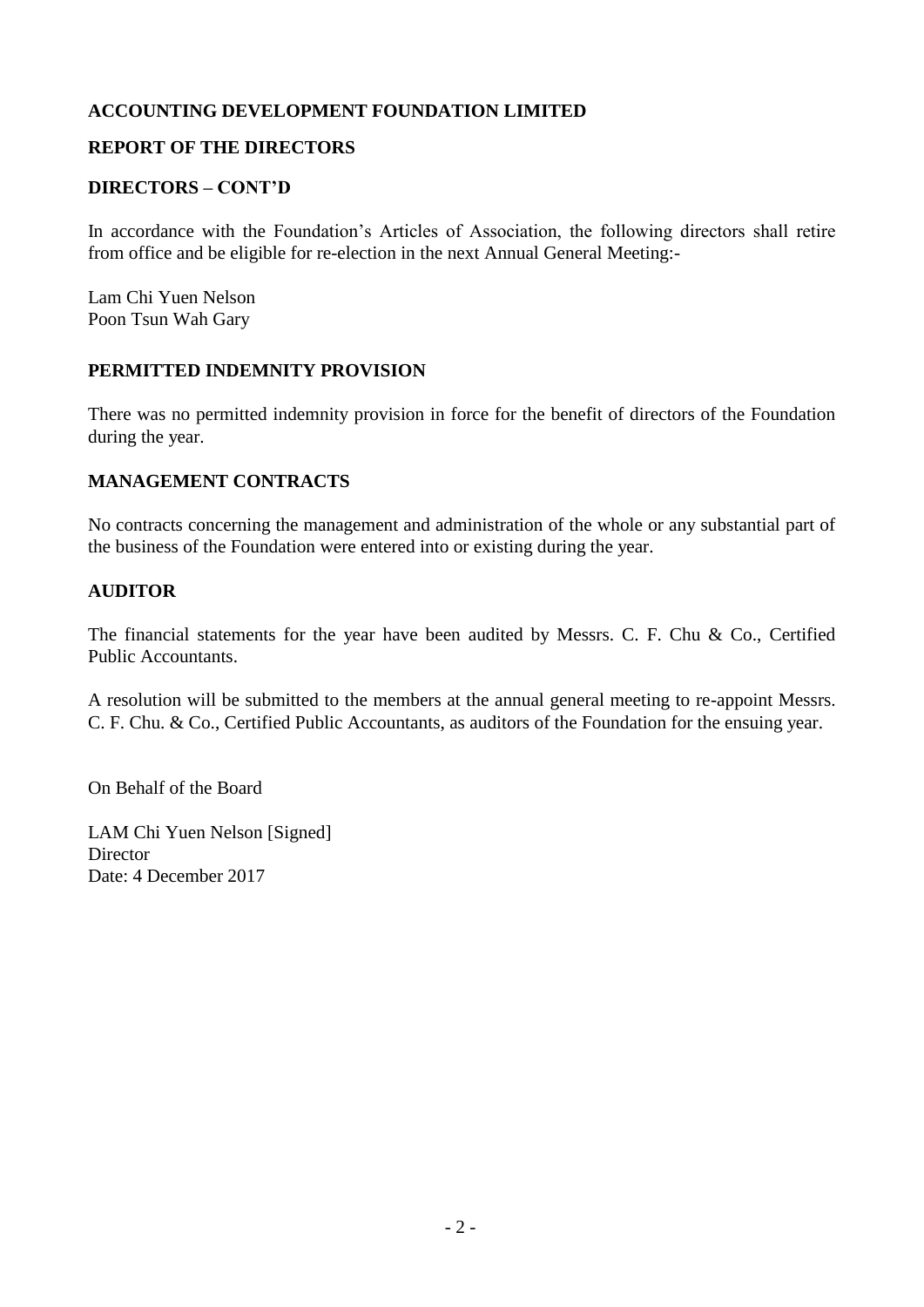# **INDEPENDENT AUDITOR'S REPORT**

## **TO THE MEMBERS OF ACCOUNTING DEVELOPMENT FOUNDATION LIMITED**

(Incorporated in Hong Kong with limited liability by guarantee)

#### **Opinion**

We have audited the financial statements of Accounting Development Foundation Limited ('the Foundation') set out on pages 6 to 21, which comprise the statement of financial position as at 30 April 2017, and the statement of profit or loss and other comprehensive income, statement of changes in funds and statement of cash flows for the year then ended, and notes to the financial statements, including a summary of significant accounting policies.

In our opinion, the financial statements give a true and fair view of the financial position of the Foundation as at 30 April 2017, and of its financial performance and its cash flows for the year then ended in accordance with Hong Kong Financial Reporting Standards ("HKFRSs") issued by the Hong Kong Institute of Certified Public Accountants ("HKICPA") and have been properly prepared in compliance with the Hong Kong Companies Ordinance (Cap. 622).

#### **Basis of opinion**

We conducted our audit in accordance with Hong Kong Standards on Auditing ("HKSAs") issued by the HKICPA. Our responsibilities under those standards are further described in the Auditor's responsibilities for the audit of the financial statements section of our report. We are independent of the Foundation in accordance with the HKICPA's Code of Ethics for Professional Accountants ("the Code"), and we have fulfilled our other ethical responsibilities in accordance with the Code. We believe that the audit evidence we have obtained is sufficient and appropriate to provide a basis for our opinion.

#### **Information other than the financial statements and auditor's report thereon**

The directors are responsible for the other information. The other information comprises all information included in the directors' report and financial statements, but does not include the financial statements and our auditor's report thereon.

Our opinion on the financial statements does not cover the other information and we do not express any form of assurance conclusion thereon.

In connection with our audit of the financial statements, our responsibility is to read the other information and, in doing so, consider whether the other information is materially inconsistent with the financial statements or our knowledge obtained in the audit or otherwise appears to be materially misstated. If, based on the work we have performed, we conclude that there is a material misstatement of this other information, we are required to report that fact. We have nothing to report in this regard.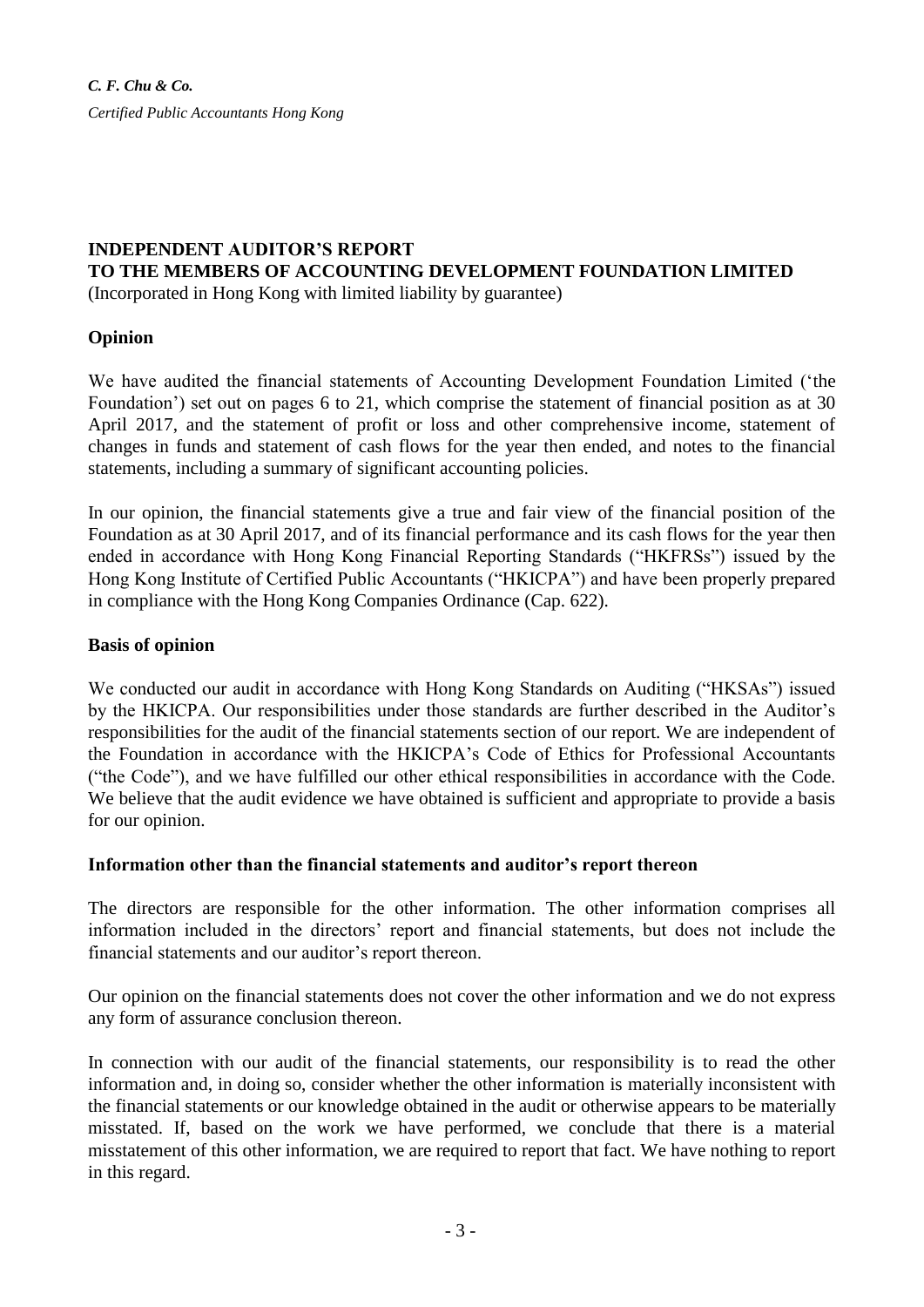*C. F. Chu & Co. Certified Public Accountants Hong Kong*

#### **INDEPENDENT AUDITOR'S REPORT TO THE MEMBERS OF ACCOUNTING DEVELOPMENT FOUNDATION LIMITED** (Incorporated in Hong Kong with limited liability by guarantee)

# **Responsibilities of directors and those charged with governance for the financial statements**

The directors are responsible for the preparation of the financial statements that give a true and fair view in accordance with HKFRSs issued by the HKICPA and the Hong Kong Companies Ordinance, and for such internal control as the directors determine is necessary to enable the preparation of financial statements that are free from material misstatement, whether due to fraud or error.

In preparing the financial statements, the directors are responsible for assessing the Foundation's ability to continue as a going concern, disclosing, as applicable, matters related to going concern and using the going concern basis of accounting unless the directors either intend to liquidate the Foundation or to cease operations, or have no realistic alternative but to do so.

Those charged with governance are responsible for overseeing the Foundation's financial reporting process.

#### **Auditor's responsibilities for the audit of the financial statements**

Our objectives are to obtain reasonable assurance about whether the financial statements as a whole are free from material misstatement, whether due to fraud or error, and to issue an auditor's report that includes our opinion. This report is made solely to you, as a body, in accordance with section 405 of the Hong Kong Companies Ordinance (Cap. 622), and for no other purpose. We do not assume responsibility towards or accept liability to any other person for the contents of the report.

Reasonable assurance is a high level of assurance, but is not a guarantee that an audit conducted in accordance with HKSAs will always detect a material misstatement when it exists. Misstatements can arise from fraud or error and are considered material if, individually or in the aggregate, they could reasonably be expected to influence the economic decisions of users taken on the basis of these financial statements.

As part of an audit in accordance with HKSAs, we exercise professional judgment and maintain professional skepticism throughout the audit. We also:

 Identify and assess the risks of material misstatement of the financial statements, whether due to fraud or error, design and perform audit procedures responsive to those risks, and obtain audit evidence that is sufficient and appropriate to provide a basis for our opinion. The risk of not detecting a material misstatement resulting from fraud is higher than for one resulting from error, as fraud may involve collusion, forgery, intentional omissions, misrepresentations, or the override of internal control.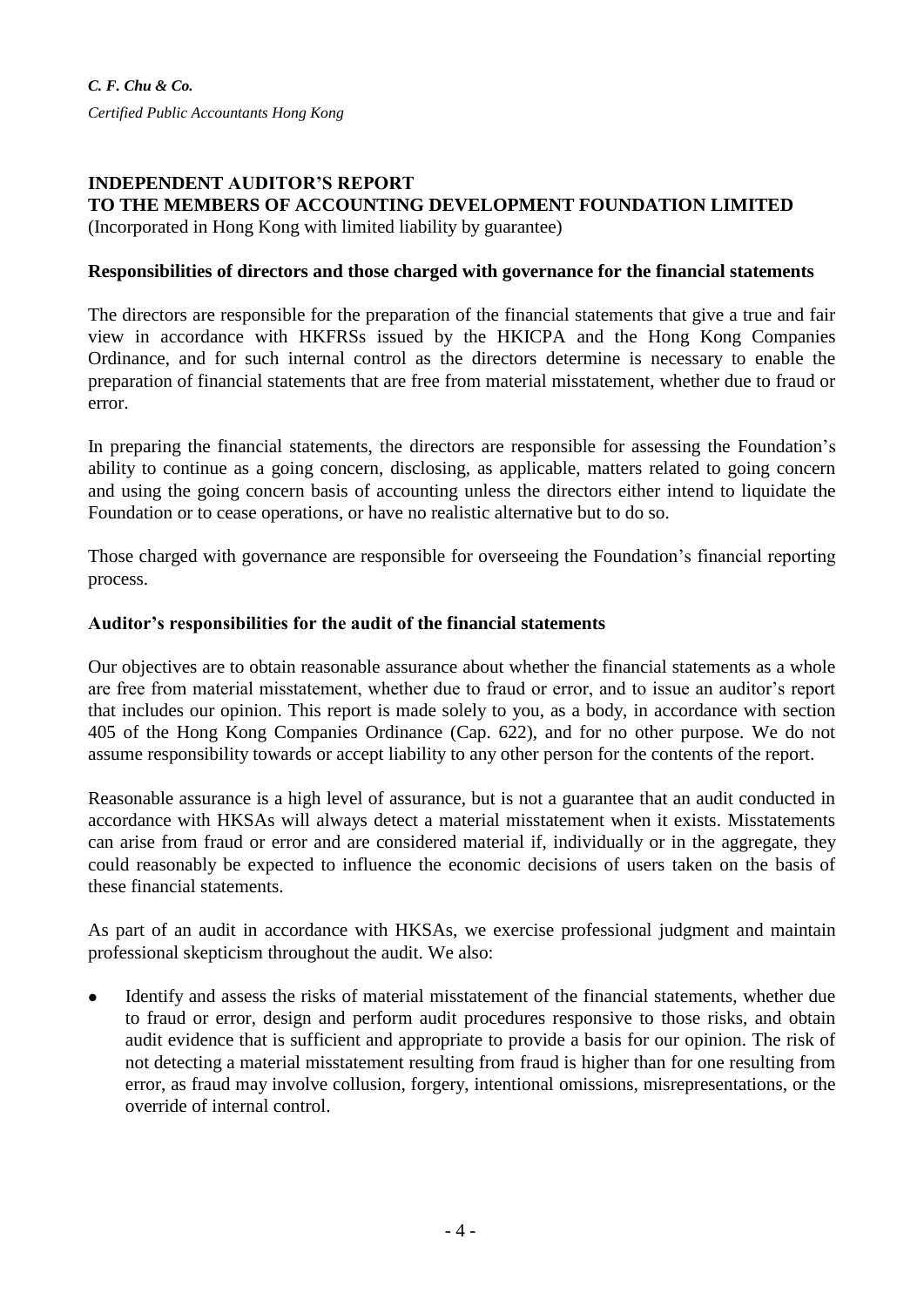#### **INDEPENDENT AUDITOR'S REPORT TO THE MEMBERS OF ACCOUNTING DEVELOPMENT FOUNDATION LIMITED (Incorporated in Hong Kong with limited liability by guarantee)**

## **Auditor's responsibilities for the audit of the financial statements – cont'd**

- Obtain an understanding of internal control relevant to the audit in order to design audit procedures that are appropriate in the circumstances, but not for the purpose of expressing an opinion on the effectiveness of the Foundation's internal control.
- Evaluate the appropriateness of accounting policies used and the reasonableness of accounting estimates and related disclosures made by the directors.
- Conclude on the appropriateness of the directors' use of the going concern basis of accounting and, based on the audit evidence obtained, whether a material uncertainty exists related to events or conditions that may cast significant doubt on the Foundation's ability to continue as a going concern. If we conclude that a material uncertainty exists, we are required to draw attention in our auditor's report to the related disclosures in the financial statements or, if such disclosures are inadequate, to modify our opinion. Our conclusions are based on the audit evidence obtained up to the date of our auditor's report. However, future events or conditions may cause the Foundation to cease to continue as a going concern.
- Evaluate the overall presentation, structure and content of the financial statements, including the disclosures, and whether the financial statements represent the underlying transactions and events in a manner that achieves fair presentation.

We communicate with those charged with governance regarding, among other matters, the planned scope and timing of the audit and significant audit findings, including any significant deficiencies in internal control that we identify during our audit.

[Signed]

 $C. F. Chu & Co.$ Certified Public Accountants 19/F., On Hong Commercial Building 145 Hennessy Road, Wanchai Hong Kong 4 December 2017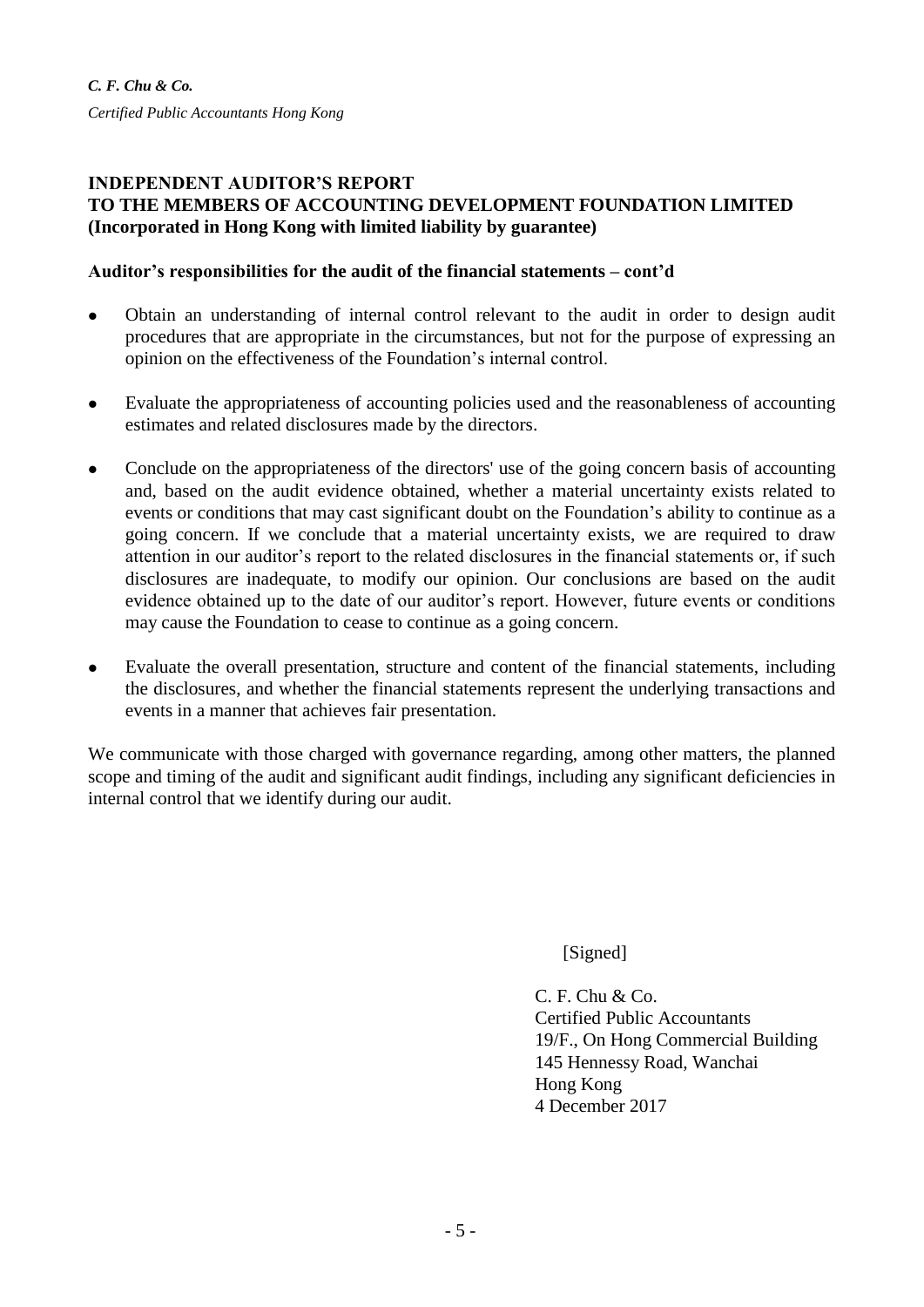# **ACCOUNTING DEVELOPMENT FOUNDATION LIMITED STATEMENT OF PROFIT OR LOSS AND OTHER COMPREHENSIVE INCOME FOR THE YEAR ENDED 30 APRIL 2017**

|                                        | <b>NOTE</b>    | 2017<br>HK\$ | 2016<br>HK\$ |
|----------------------------------------|----------------|--------------|--------------|
| <b>REVENUE</b>                         |                |              |              |
| Seminar and event fee                  |                | 1,230,700    | 1,787,270    |
| Study tour fee                         |                | 112,185      | 97,218       |
| Bank interest received                 |                | 134          | 46           |
|                                        |                | 1,343,019    | 1,884,534    |
| <b>EXPENDITURE</b>                     |                |              |              |
| Audit fee                              |                | 5,500        | 5,000        |
| Bank charge                            |                | 49,236       | 63,918       |
| Business registration and licence fee  |                | 750          | 2,896        |
| <b>Broadcasting charges</b>            |                | 35,289       | 31,896       |
| Computer expenses                      |                | 159          | 689          |
| Depreciation                           |                | 2,428        | 2,913        |
| Donation                               |                | 87,334       | 35,741       |
| Insurance                              |                | 6,658        | 11,933       |
| MPF contribution                       |                | 14,317       | 21,525       |
| Meeting expenses                       |                |              | 3,160        |
| Printing and stationery                |                | 461          | 1,224        |
| Seminar expenses                       |                | 407,940      | 578,291      |
| Staff salary                           |                | 310,090      | 478,750      |
| Study tour fee                         |                | 128,960      | 97,487       |
| Sundry expenses                        |                | 1,688        | 21,400       |
| Telephone, internet and hosting fee    |                | 7,529        | 7,139        |
| Website design and development fee     |                | 6,400        | 21,400       |
|                                        |                | 1,064,739    | 1,385,362    |
| <b>SURPLUS BEFORE TAX</b>              |                | 278,280      | 499,172      |
| <b>INCOME TAX EXPENSE</b>              | $\overline{4}$ | (37, 118)    | (52, 807)    |
| <b>SURPLUS FOR THE YEAR</b>            |                | 241,162      | 446,365      |
| OTHER COMPREHENSIVE INCOME             |                |              |              |
| <b>SURPLUS AND TOTAL COMPREHENSIVE</b> |                |              |              |
| <b>INCOME FOR THE YEAR</b>             |                | 241,162      | 446,365      |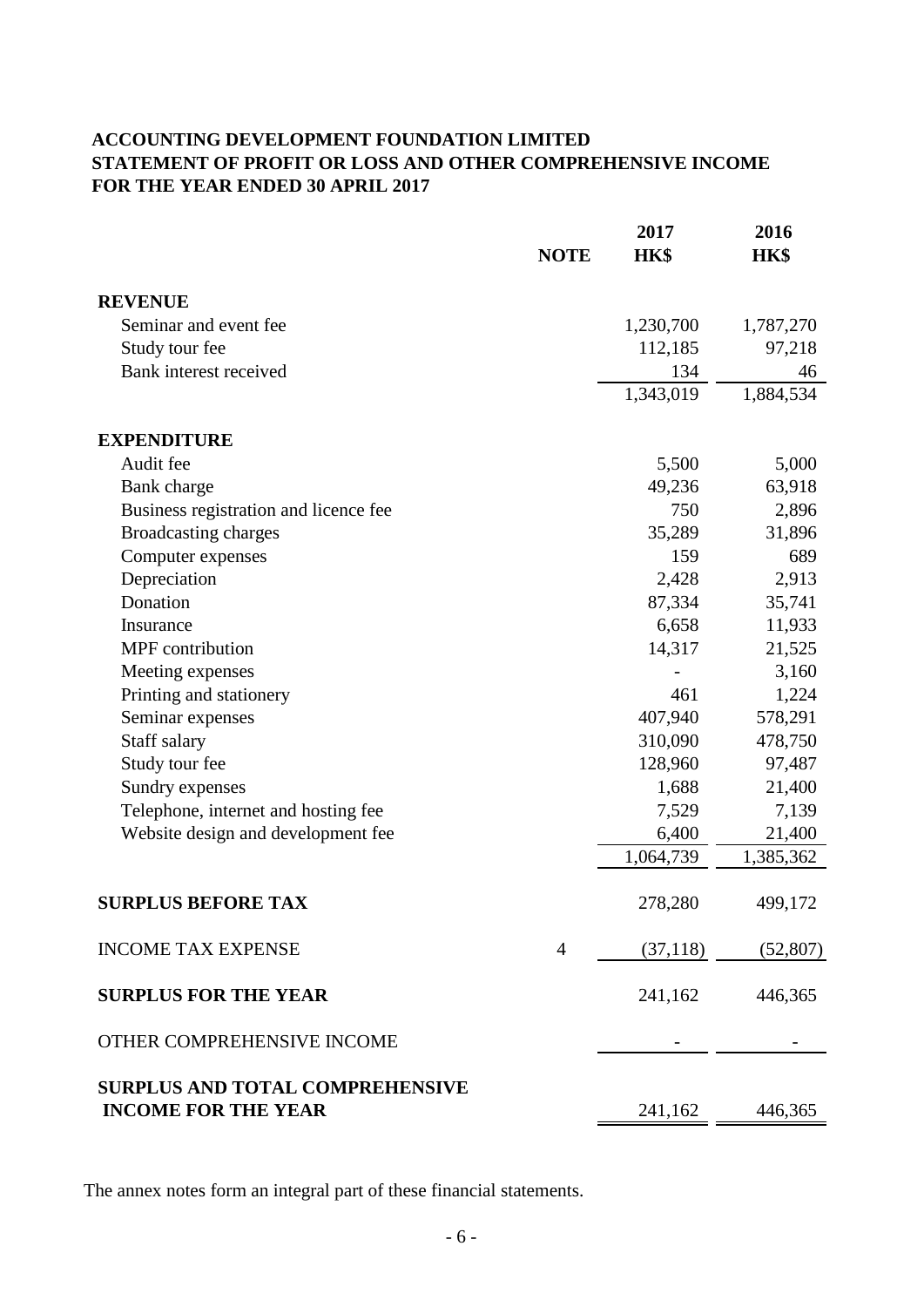# **ACCOUNTING DEVELOPMENT FOUNDATION LIMITED STATEMENT OF FINANCIAL POSITION AS AT 30 APRIL 2017**

|                                       | <b>NOTE</b> | 2017<br>HK\$ | 2016<br>HK\$ |
|---------------------------------------|-------------|--------------|--------------|
| <b>NON-CURRENT ASSETS</b>             |             |              |              |
| Plant and equipment                   | 5           |              | 2,428        |
| <b>CURRENT ASSETS</b>                 |             |              |              |
| Payment in advance and other deposits |             | 82,965       | 19,844       |
| Seminar fee receivable                |             | 50,700       | 84,200       |
| Cash and bank balances                |             | 1,111,963    | 801,206      |
|                                       |             | 1,245,628    | 905,250      |
| <b>CURRENT LIABILITIES</b>            |             |              |              |
| Accruals                              |             | 6,435        | 40,535       |
| Receipt in advance                    |             | 58,100       | 2,200        |
| Provision for taxation                |             | 89,925       | 14,937       |
|                                       |             | 154,460      | 57,672       |
| <b>NET CURRENT ASSETS</b>             |             | 1,091,168    | 847,578      |
| <b>NET ASSETS</b>                     |             | 1,091,168    | 850,006      |
| Represented by:                       |             |              |              |
| <b>GENERAL FUND</b>                   |             | 1,091,168    | 850,006      |

Approved and authorised for issue by the board of directors on 4 December 2017

LAM Chi Yuen Nelson [Signed] CHOW Ka Leung Louis [Signed]

Director Director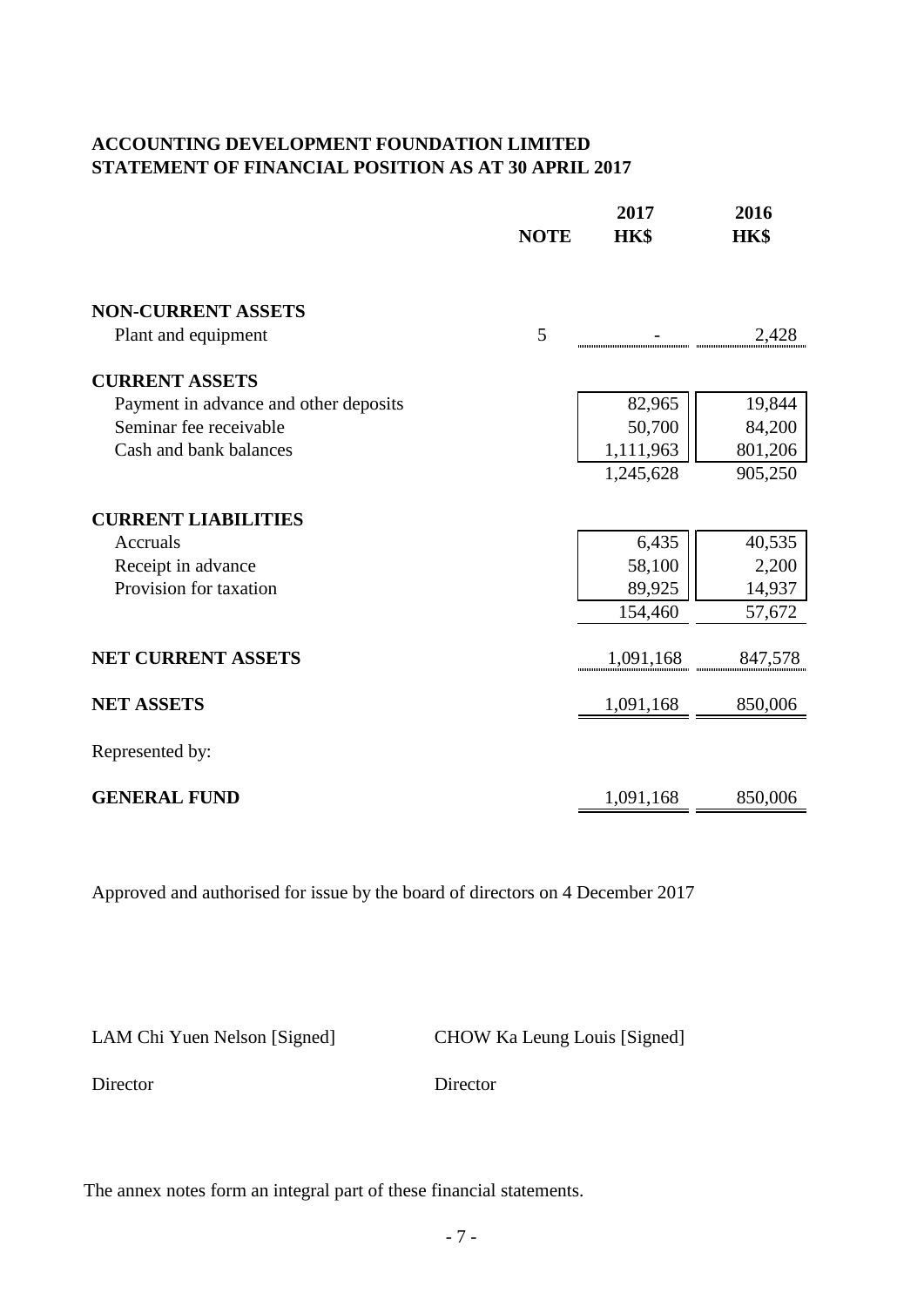# **ACCOUNTING DEVELOPMENT FOUNDATION LIMITED STATEMENT OF CHANGES IN FUNDS FOR THE YEAR ENDED 30 APRIL 2017**

|                                                     | <b>General</b><br><b>Fund</b> |
|-----------------------------------------------------|-------------------------------|
|                                                     | HK\$                          |
| <b>Balance at 30 April 2015</b>                     | 403,641                       |
| Surplus and total comprehensive income for the year | 446,365                       |
| <b>Balance at 30 April 2016</b>                     | 850,006                       |
| Surplus and total comprehensive income for the year | 241,162                       |
| <b>Balance at 30 April 2017</b>                     | 1,091,168                     |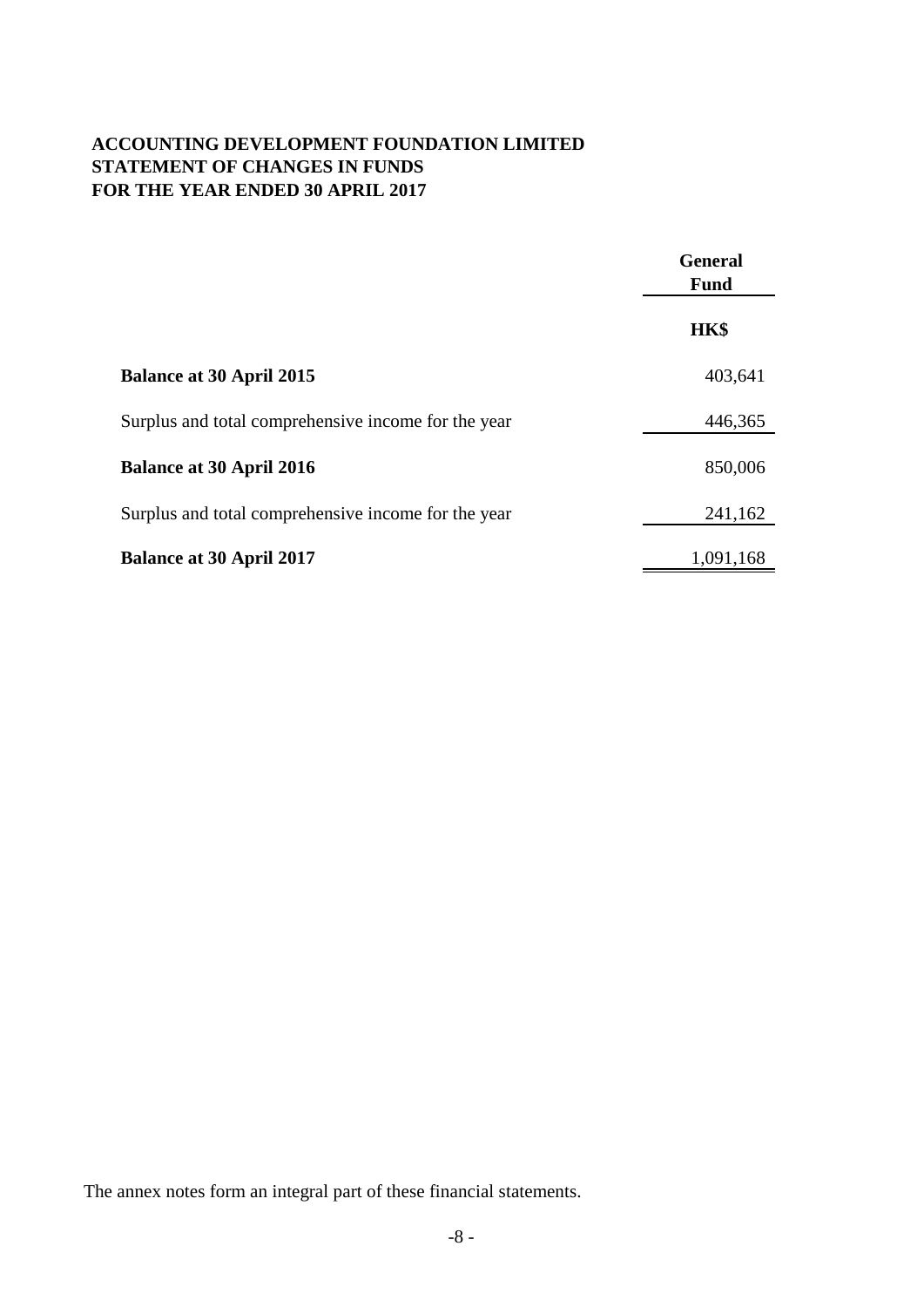# **ACCOUNTING DEVELOPMENT FOUNDATION LIMITED STATEMENT OF CASH FLOWS FOR THE YEAR ENDED 30 APRIL 2017**

|                                                                       | 2017<br>HK\$ | 2016<br>HK\$ |
|-----------------------------------------------------------------------|--------------|--------------|
| <b>Cash flows from operating activities</b>                           |              |              |
| Surplus before taxation                                               | 278,280      | 499,172      |
| Adjustments for:                                                      |              |              |
| Bank interest received                                                | (134)        | (46)         |
| Depreciation                                                          | 2,428        | 2,913        |
| Operating cash flows before working capital changes                   | 280,574      | 502,039      |
| (Increase) / Decrease in payment in advance and other deposits        | (63, 121)    | 61,059       |
| Decrease / (Increase) in seminar fee receivable                       | 33,500       | (83,700)     |
| Increase / (Decrease) in receipt in advance                           | 55,900       | (27, 400)    |
| (Decrease) / Increase in accruals                                     | (34,100)     | 33,822       |
| Cash generated from operating activities                              | 272,753      | 485,820      |
| Hong Kong profits tax refunded / (paid)                               | 37,870       | (55,400)     |
| Net cash generated from operating activities                          | 310,623      | 430,420      |
| <b>Cash flows from financing activities</b><br>Bank interest received | 134          | 46           |
| Net increase in cash and cash equivalents                             | 310,757      | 430,466      |
| Cash and cash equivalents at the beginning of the year                | 801,206      | 370,740      |
| Cash and cash equivalents at the end of the year                      | 1,111,963    | 801,206      |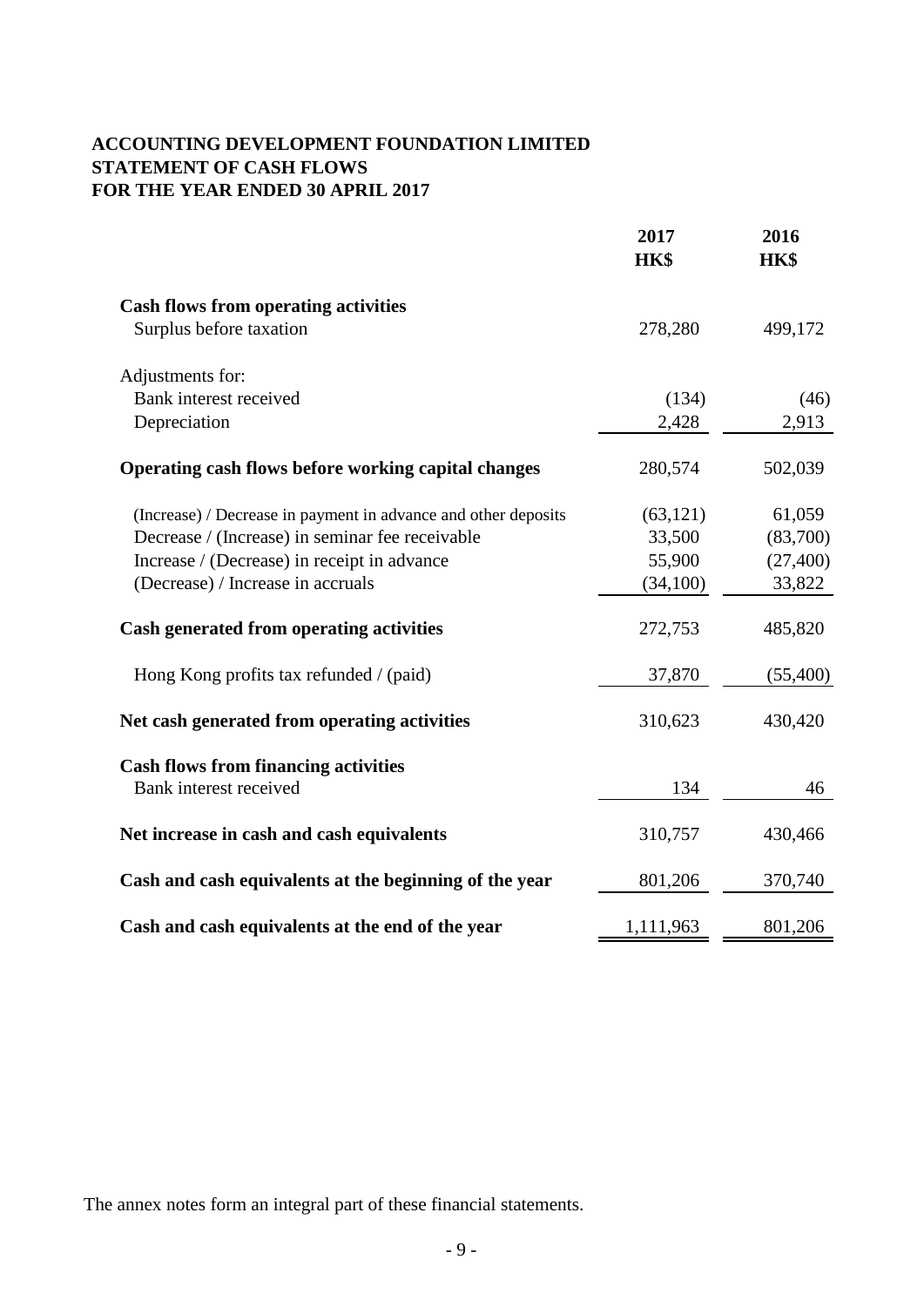## **1. GENERAL INFORMATION**

(a) The Foundation was incorporated under the Laws of Hong Kong with limited liability by guarantee on 25 May 2009. The address of its registered office and principal place of business are located at Room 1801-02, 18/F., Tung Wah Mansion, 199-203 Hennessy Road, Wan Chai, Hong Kong.

The Foundation is a private and non-profit making organization. The principal activities of the Foundation are to promote unity and sharing among members in the accounting profession and to provide a forum for the exchange of ideas and experiences by organizing meetings, conventions, seminars, courses, study trips, conferences and exhibitions and other forms of media for the members and the general public.

(b) The liability of the members is limited under the Foundation's Memorandum and Articles of Association. Every member undertakes to contribute to the assets of the Foundation, in the event of its being wound up for an amount not exceeding HK\$100.

# **2. STATEMENT OF COMPLIANCE WITH HONG KONG FINANCIAL REPORTING STANDARDS**

The Foundation's financial statements have been prepared in accordance with all applicable Hong Kong Financial Reporting Standards ("HKFRS"), which includes all applicable individual Hong Kong Financial Reporting Standards, Hong Kong Accounting Standards ("HKASs") and Interpretations issued by the Hong Kong Institute of Certified Public Accountants ("HKICPA"), accounting principles generally accepted in Hong Kong, and the requirements of the Hong Kong Companies Ordinance.

A summary of the significant accounting policies adopted by the Foundation is set out in note 3.

#### The adoption of amendments to HKFRSs / revised HKFRSs

In the current year, the following amendments to HKFRSs / revised HKFRSs issued by the HKICPA, which are first effective for the Foundation's financial year beginning on 1 May 2016 that may be relevant to the Foundation's operation:-

- *- Annual Improvements to HKFRSs 2012-2014 Cycle*
- *- Amendments to HKAS 1 Presentation of financial statements: Disclosure initiative*
- *- Amendments to HKAS 16 Property, plant and equipment and HKAS 38 Intangible assets: Clarification of Acceptable Methods of Depreciation and Amortisation*

The application of the new and revised HKFRSs has no material effects on the Foundation's financial performance and positions.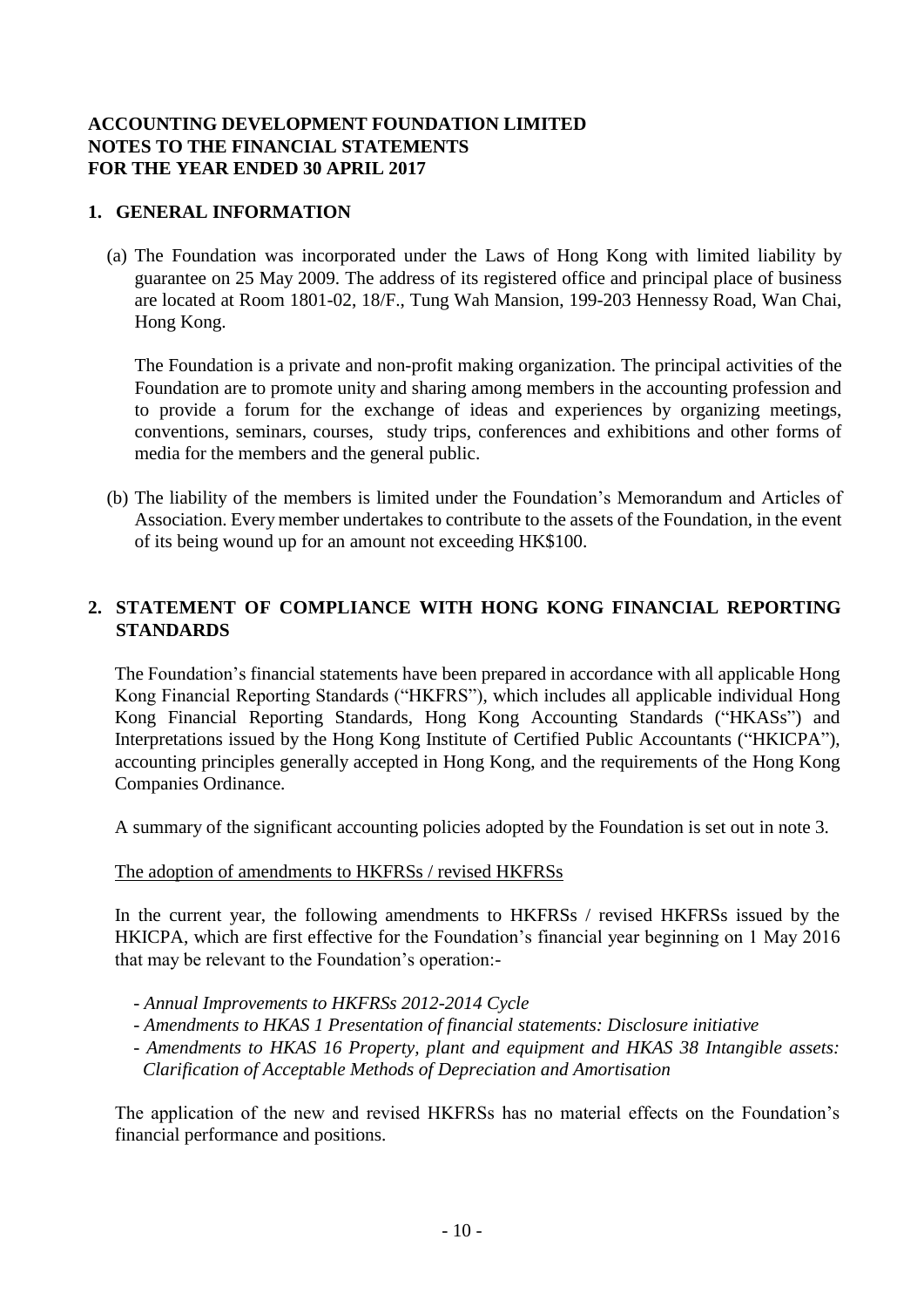# **3. SUMMARY OF SIGNIFICANT ACCOUNTING POLICIES**

#### (a) Basis of preparation

The measurement basis used in preparing the financial statements is historical cost.

The preparation of financial statements in conformity with HKFRS requires management to make judgements, estimates and assumptions that affect the application of policies and reported amounts of assets, liabilities, income and expenses. The estimates and associated assumptions are based on historical experience and various other factors believed to be reasonable under the circumstances. While the management reviews their judgements, estimates and assumption continuously, the actual results may differ from these estimates.

The estimates and underlying assumptions are reviewed on an ongoing basis. Revisions to accounting estimates are recognized in the period in which the estimate is revised if the revision affects only that period, or in the period of the revision and future periods if the revision affects both current and future periods. However, the management has not made any judgement in the application of HKFRSs that have significant effect on the financial statements nor any estimates with a significant risk of material adjustment on the carrying amounts of assets and liabilities within the next financial year.

(b) Plant and equipment

Plant and equipment represent office equipment and are stated in the statement of financial position at cost less aggregate depreciation and impairment losses, if any.

Depreciation is calculated to write off the cost of items of office equipment, less their estimated residual value, if any, on a straight-line basis over their estimated useful lives as follows:

Office equipment over 3 years

The residual value and the useful life of an asset are reviewed at least at each financial year-end.

The Foundation assesses at each reporting date whether there is any indication that any items of office equipment may be impaired and that an impairment loss recognised in prior periods for an item may have decreased. If any such indication exists, the Foundation estimates the recoverable amount of the item. An impairment loss, being the amount by which the carrying amount of an asset or a cash-generating unit exceeds its recoverable amount, or a reversal of impairment loss is recognised immediately in profit or loss.

Gain or loss arising from the derecognition of an item of office equipment is included in profit or loss when the item is derecognized and is determined as the difference between the net disposal proceed, if any, and the carrying amount of the item.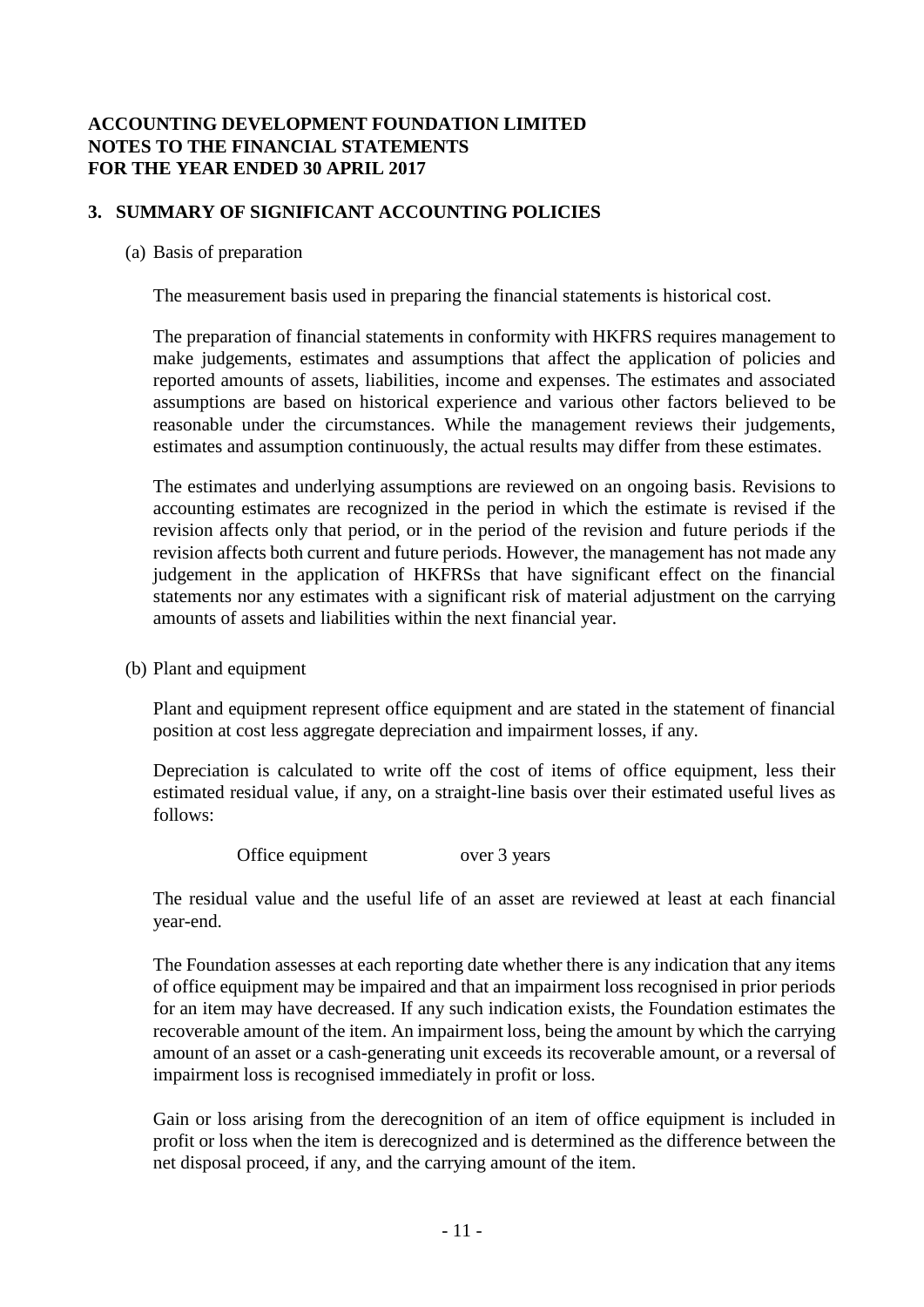# **3. SIGNIFICANT ACCOUNTING POLICIES – CONT'D**

#### (c) Income tax

Income tax for the year includes current tax and deferred tax. Current tax and deferred tax are recognised in profit or loss, except to the extent that the tax arises from a transaction or event which is recognised directly in equity. In the case if the tax relates to items that are recognised directly to equity, current tax and deferred tax are also recognised directly to equity.

Current tax liabilities and assets are measured at the amount expected to be paid to or recovered from the taxation authorities, using the tax rates and tax laws that have been enacted or substantively enacted by the reporting date. Current tax is the amount of income taxes payable or recoverable in respect of the taxable profit or loss for a period.

Deferred tax assets and liabilities arise from deductible and taxable temporary differences respectively. Temporary differences are the differences between the carrying amounts of assets and liabilities for financial reporting purposes and their tax bases. Deferred tax assets also arise from unused tax losses and unused tax credits.

A deferred tax liability is recognised for all taxable temporary differences, except to the extent that the deferred tax liability arises from the initial recognition of an asset or liability in a transaction which is not a business combination; and at the time of the transaction, affects neither accounting profit nor taxable profit (tax loss).

A deferred tax asset is recognised for all deductible temporary differences to the extent that it is probable that taxable profit will be available against which the deductible temporary difference can be utilised, unless the deferred tax asset arises from the initial recognition of an asset or liability in a transaction that is not a business combination and at the time of the transaction, affects neither accounting profit nor taxable profit (tax loss).

At each reporting date, the Foundation reviews and assesses the recognised and unrecognised deferred tax assets and the future taxable profit to determine whether any recognised deferred tax assets should be derecognised and any unrecognised deferred tax assets should be recognized.

Deferred tax assets and liabilities are measured at the tax rates that are expected to apply to the period when the asset is realised or the liability is settled, based on tax rates and tax laws that have been enacted or substantively enacted by the reporting date. Deferred tax assets and liabilities are not discounted.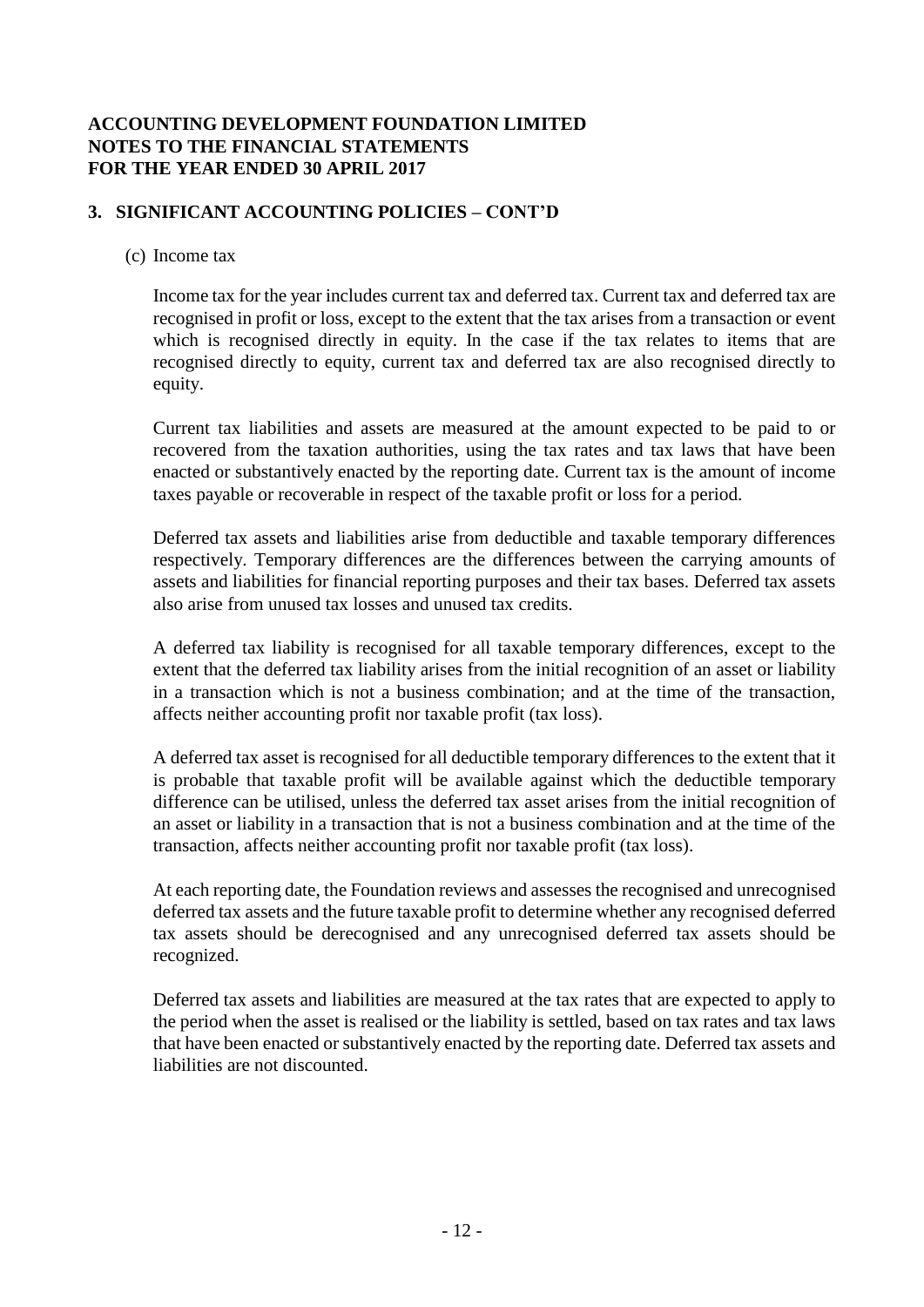## **3. SIGNIFICANT ACCOUNTING POLICIES – CONT'D**

#### (d) Revenue recognition

Revenue is recognized when it is probable that the economic benefits will flow to the Foundation and when the revenue can be measured reliably on the following basis:

Seminars, events and study tour fee are recognized when the seminars and events are conducted, and cash is certain for receivable.

#### (e) Leases

Leases are classified as finance leases whenever the terms of the lease transfer substantially all the risks and rewards of ownership of the leased asset to the Foundation. All other leases are classified as operating leases.

Rights to assets held under finance leases are recognised as assets of the Foundation at the fair value of the leased property (or, if lower, the present value of minimum lease payments) at the inception of the lease. The corresponding liability to the lessor is included in the statements of financial position as a finance lease obligation. Lease payments are apportioned between finance charges and reduction of the lease obligation so as to achieve a constant rate of interest on the remaining balance of the liability. Finance charges are deducted in measuring profit or loss. Assets held under finance leases are included in fixed asset, and depreciated and assessed for impairment losses in the same way as owned assets.

Rentals payable under operating leases are charged to profit or loss on a straight-line basis over the term of the relevant lease.

(f) Trade and other receivables

Trade and other receivables are initially measured at fair value and, after initial recognition, at amortized cost less impairment losses for bad and doubtful debts, if any, except for interest-free loans made to related parties without any fixed repayment terms or the effect of discounting being immaterial, that are measured at cost less allowance for impairment of doubtful debt, if any.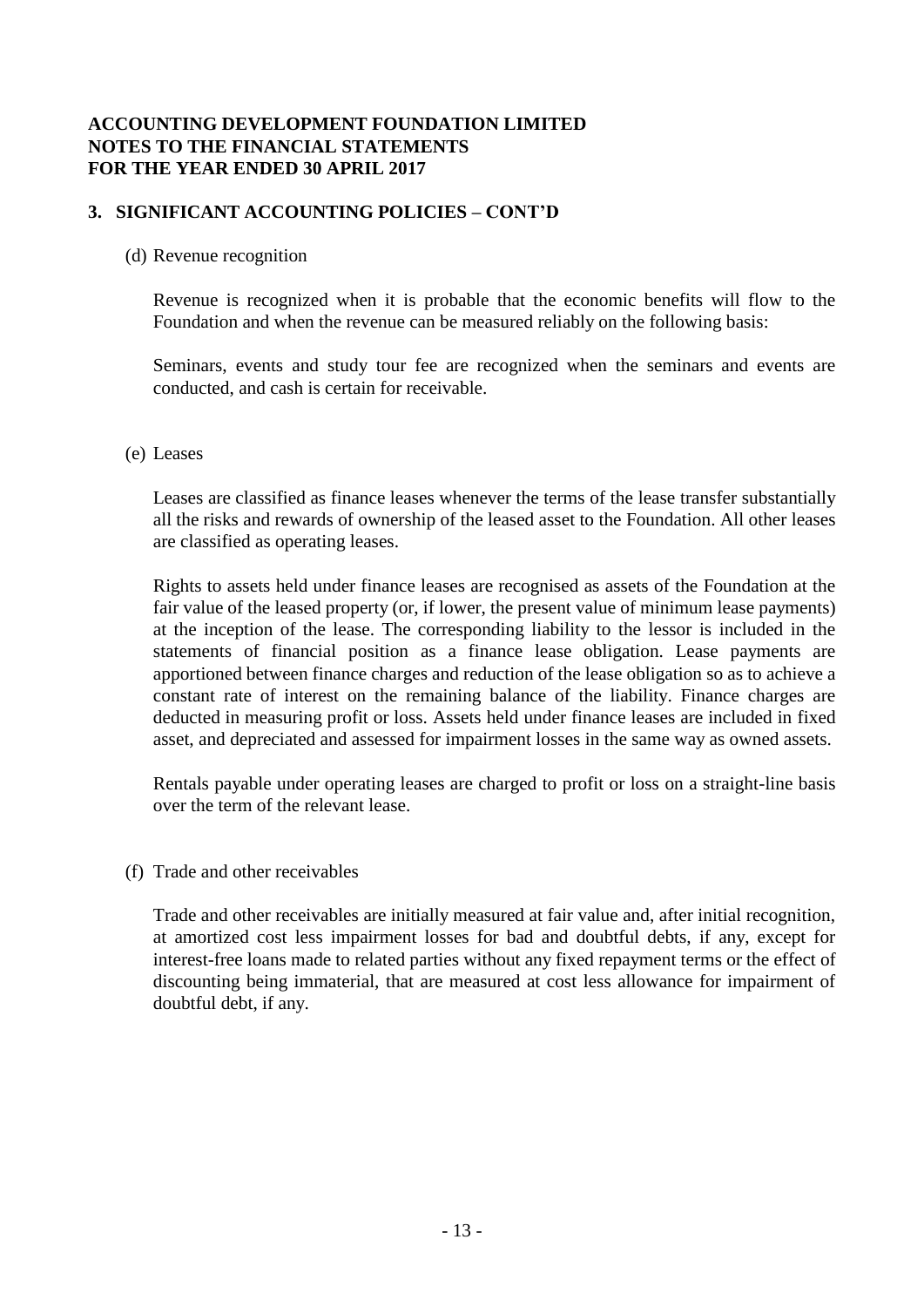# **3. SIGNIFICANT ACCOUNTING POLICIES – CONT'D**

(f) Trade and other receivables – cont'd

At each reporting date, the Foundation assesses whether there is any objective evidence that a receivable or group of receivables is impaired. Impairment losses on trade and other receivables are recognized in profit or loss when there is objective evidence that an impairment loss has been incurred and are measured as the difference between the receivable's carrying amount and the present value of estimated future cash flows (excluding future credit losses that have not been incurred) discounted at its original effective interest rate, i.e. the effective interest rate computed at initial recognition. The impairment loss is reversed if, in a subsequent period, the amount of the impairment loss decreases and the decrease can be related objectively to an event occurring after the impairment was recognized.

(g) Trade and other payables

Trade and other payables are initially measured at fair value and, after initial recognition, at amortised coat, except for short-term payables with no stated interest rate and the effect of discounting being immaterial, that are measured at their original invoice amount.

(h) Cash and cash equivalents

Cash comprises cash on hand and at bank and demand deposits with bank. Cash equivalents are short-term, highly liquid investments that are readily convertible to known amounts of cash and which are subject to an insignificant risk of changes in value.

For the purpose of statement of cash flows, bank overdrafts which are repayable on demand form an integral part of the Foundation's cash management are included as a component of cash and cash equivalents.

(i) Provisions

Provisions are recognised when the Foundation has a present legal or constructive obligation as a result of past events, it is probable that an outflow of resources will be required to settle the obligation, and a reliable estimate of the amount can be made. When the Foundation expects an outflow of resources to be reimbursed, the reimbursement is recognised as a separate asset when the reimbursement is virtually certain.

Where it is not probable that an outflow of economic benefits will be required, or the amount cannot be estimated reliably, the obligation is disclosed as a contingent liability, unless the probability of outflow of economic benefit is remote.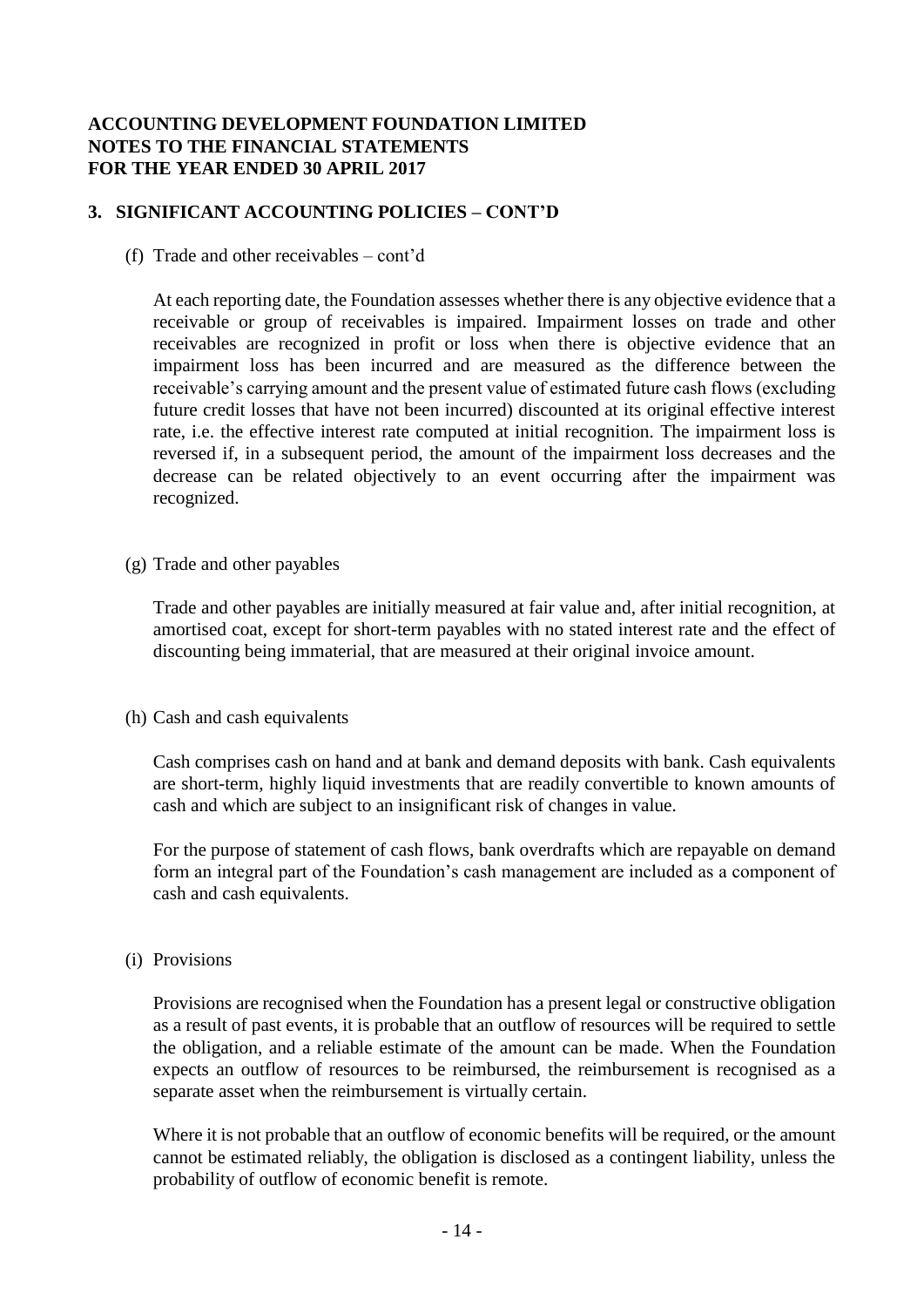## **3. SIGNIFICANT ACCOUNTING POLICIES – CONT'D**

#### (j) Related parties

- (a) A person or a close member of that person's family is related to the Foundation if that person:
	- (i) has control or joint control over the Foundation;
	- (ii) has significant influence over the Foundation; or
	- (iii) is a member of the key management personnel of the Foundation or of a parent of the Foundation.
- (b) An entity is related to the Foundation if any of the following conditions applies:
	- (i) The entity and the Foundation are members of the same group (which means that each parent, subsidiary and fellow subsidiary is related to the others).
	- (ii) One entity is an associate or joint venture of the other entity (or an associate or joint venture of a member of a group of which the other entity is a member).
	- (iii) Both entities are joint ventures of the same third party.
	- (iv) One entity is a joint venture of a third entity and the other entity is an associate of the third entity.
	- (v) The entity is a post-employment benefit plan for the benefit of employees of either the Foundation or an entity related to the Foundation.
	- (vi) The entity is controlled or jointly controlled by a person identified in (a).
	- (vii) A person identified in (a)(i) has significant influence over the entity or is a member of the key management personnel of the entity (or of a parent of the entity).
	- (viii) The entity, or any member of a group of which it is a part, provides key management personnel services to the Foundation or to the parent of the Foundation.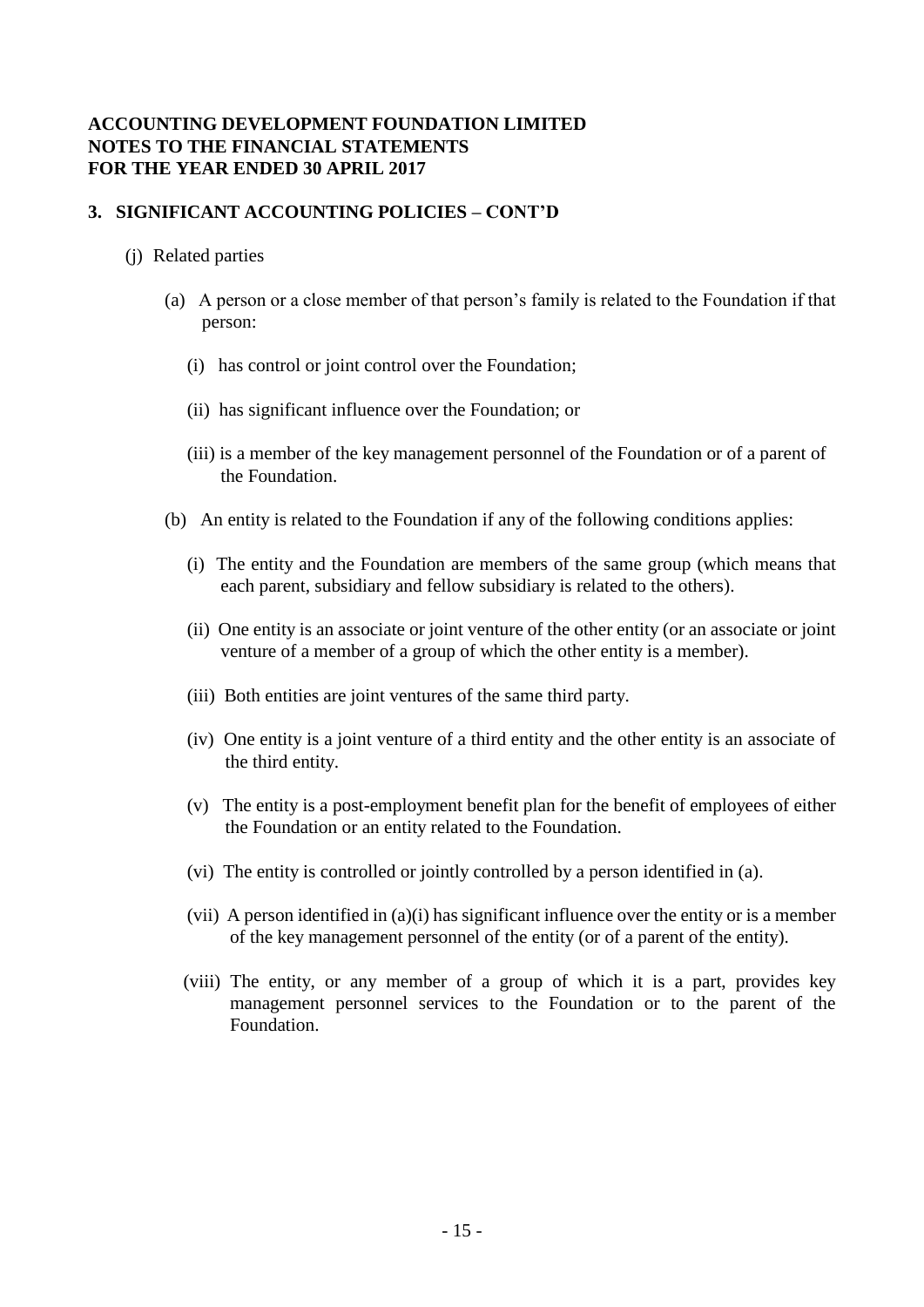## **4. INCOME TAX EXPENSE**

|                                                                                                                                                                                                                                                                                                                | 2017<br><b>HK\$</b> | 2016<br><b>HK\$</b> |
|----------------------------------------------------------------------------------------------------------------------------------------------------------------------------------------------------------------------------------------------------------------------------------------------------------------|---------------------|---------------------|
| Taxation in the statement of profit or loss and other<br>comprehensive income represents:                                                                                                                                                                                                                      |                     |                     |
| Current tax $-$ Hong Kong profits tax<br>Provision for the year is calculated at 16.5% of the estimated<br>assessable profits for the year. In 2016, Provision for that year<br>was calculated at 16.5% of the estimated assessable profits for<br>that year after setting off available loss brought forward. | 57,118              | 52,807              |
| Less: Tax concession for 2016/17                                                                                                                                                                                                                                                                               | (20,000)            | -                   |
| Income tax expense                                                                                                                                                                                                                                                                                             | 37,118              | 52,807              |

Reconciliation between income tax expense and accounting surplus at applicable tax rate:

| Surplus before tax                                              | 278,280  | 499,172  |
|-----------------------------------------------------------------|----------|----------|
|                                                                 |          |          |
| Tax expense at the applicable tax rate of $16.5\%$ (2016:16.5%) | 45,916   | 82,363   |
| Tax effect of non-taxable revenue                               | (22)     |          |
| Tax effect of non-deductible expense                            | 10,822   |          |
| Tax effect on utilisation of tax loss not recognised previously |          | (30,029) |
| Tax effect of unprovided taxable temporary difference           | 402      | 480      |
| Tax concession for 2016/17                                      | (20,000) |          |
| Income tax expense                                              | 37,118   | 52,807   |

No provision for deferred tax has been made in the financial statements as the amount involved is immaterial. The component of deferred tax (income) / expense not provided for in the statement of profit or loss and other comprehensive income for the year are as follows:-

| Temporary taxable differences on reduction of loss |       |        |
|----------------------------------------------------|-------|--------|
| adjusted for tax purposes                          |       | 30,029 |
| Temporary deductible differences on reduction of   |       |        |
| accelerated tax depreciation                       | (402) | (480)  |
|                                                    | (402) | 29,549 |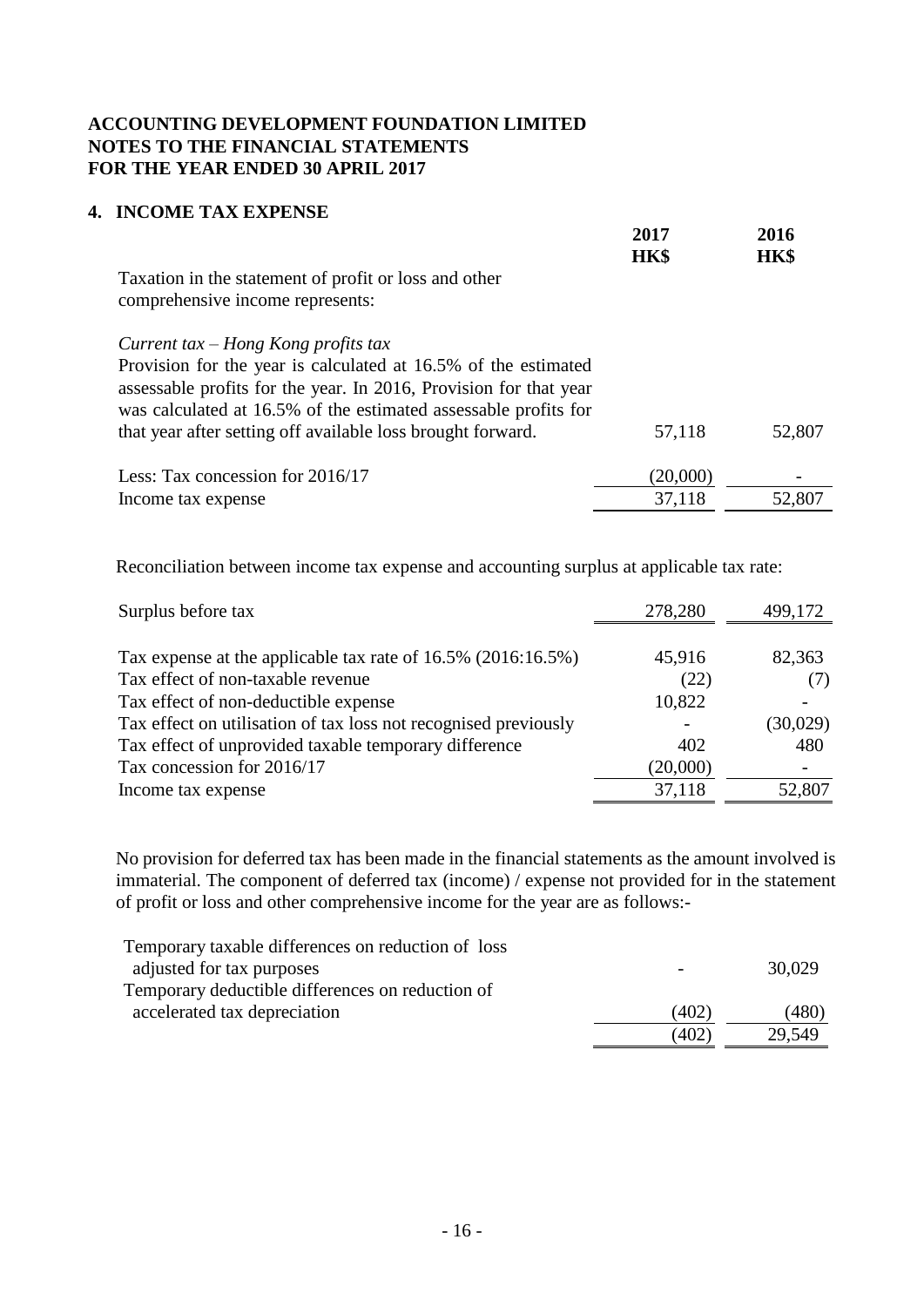#### **4. INCOME TAX EXPENSE – CONT'D**

The component of deferred tax assets / (liabilities) not provided in the statement of financial position are as follows:-

|                                                | Accelerated<br>capital<br>allowance<br>HK\$ | Loss as<br>adjusted for<br>tax purpose<br>HK\$ | Total<br>HK\$ |
|------------------------------------------------|---------------------------------------------|------------------------------------------------|---------------|
| At 30 April 2015                               | (882)                                       | 30,029                                         | 29,147        |
| Deferred tax income / (expense) not recognised | 480                                         | (30,029)                                       | (29, 549)     |
| At 30 April 2016                               | (402)                                       |                                                | (402)         |
| Deferred tax income not recognised             | 402                                         |                                                | 402           |
| At 30 April 2017                               |                                             |                                                |               |

# **5. PLANT AND EQUIPMENT**

|                        | Office    |
|------------------------|-----------|
|                        | equipment |
|                        | HK\$      |
| At Cost                |           |
| At 30.4.2016           | 16,140    |
| <b>Additions</b>       |           |
| At 30.4.2017           | 16,140    |
| Aggregate depreciation |           |
| At 30.4.2016           | 13,712    |
| Charge for the year    | 2,428     |
| At 30.4.2017           | 16,140    |
| Net Book Value         |           |
| At 30.4.2017           |           |
| At 30.4.2016           | 2,428     |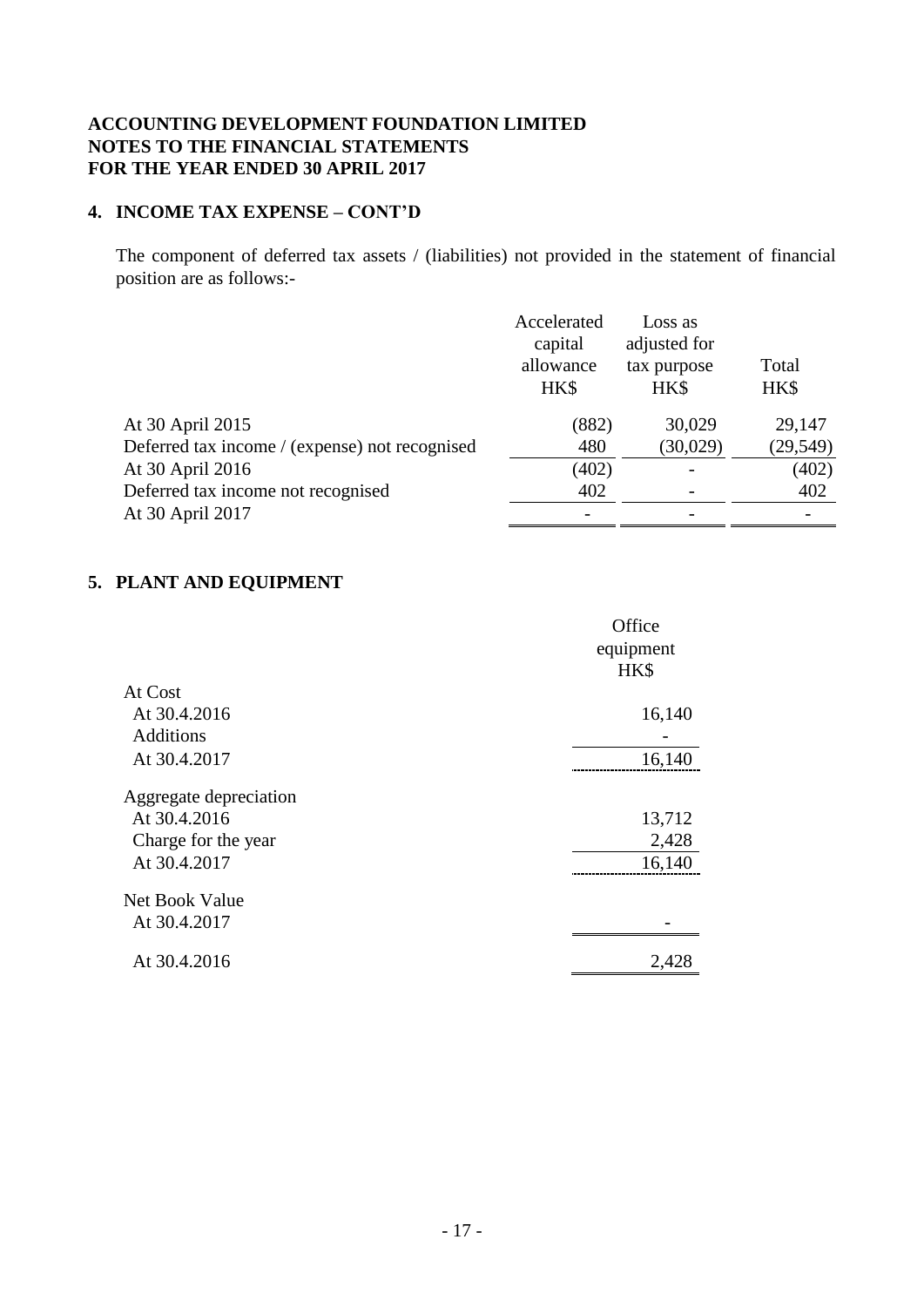## **6. EMOLUMENTS AND OTHER MATTERS RELATING TO DIRECTORS**

(a) Directors' remuneration

Remuneration of the directors disclosed pursuant to Section 383(1) of the Hong Kong Companies Ordinance is as follows: -

|                            |                                 | 2017<br>HK\$ | 2016<br>HK\$ |
|----------------------------|---------------------------------|--------------|--------------|
| Fees                       |                                 |              |              |
| Other emoluments -Salaries |                                 |              |              |
|                            | -MPF contribution               |              |              |
|                            | -Benefits other than in cash    |              |              |
|                            | -Discretionary bonuses          |              |              |
|                            | -Retirement benefits and others |              |              |
|                            |                                 |              |              |

(b) Loans, quasi-loans and other dealings in favour of directors

There were no loans, quasi-loans or other dealings in favour of the directors of the Foundation that were entered into or subsisted during the year (2016: Nil).

(c) Directors' material interests in transactions, arrangements or contracts

The directors were of the opinion that no transactions, arrangements and contracts of significance in relation to the Foundation's business to which the Foundation was a party and in which a director of the Foundation had a material interest, whether directly or indirectly, subsisted at the end of the year or at any time during the year (2016: Nil).

(d) Guarantees to banks for loans granted to directors of the Foundation

The Foundation had not paid or incurred any liability for the purpose of fulfilling the guarantee or discharging the security given to banks for loans granted to the directors (2016: Nil).

(e) There were no consideration provided to or receivable by third parties for making available the services of a person as director or in any other capacity while director (2016: Nil).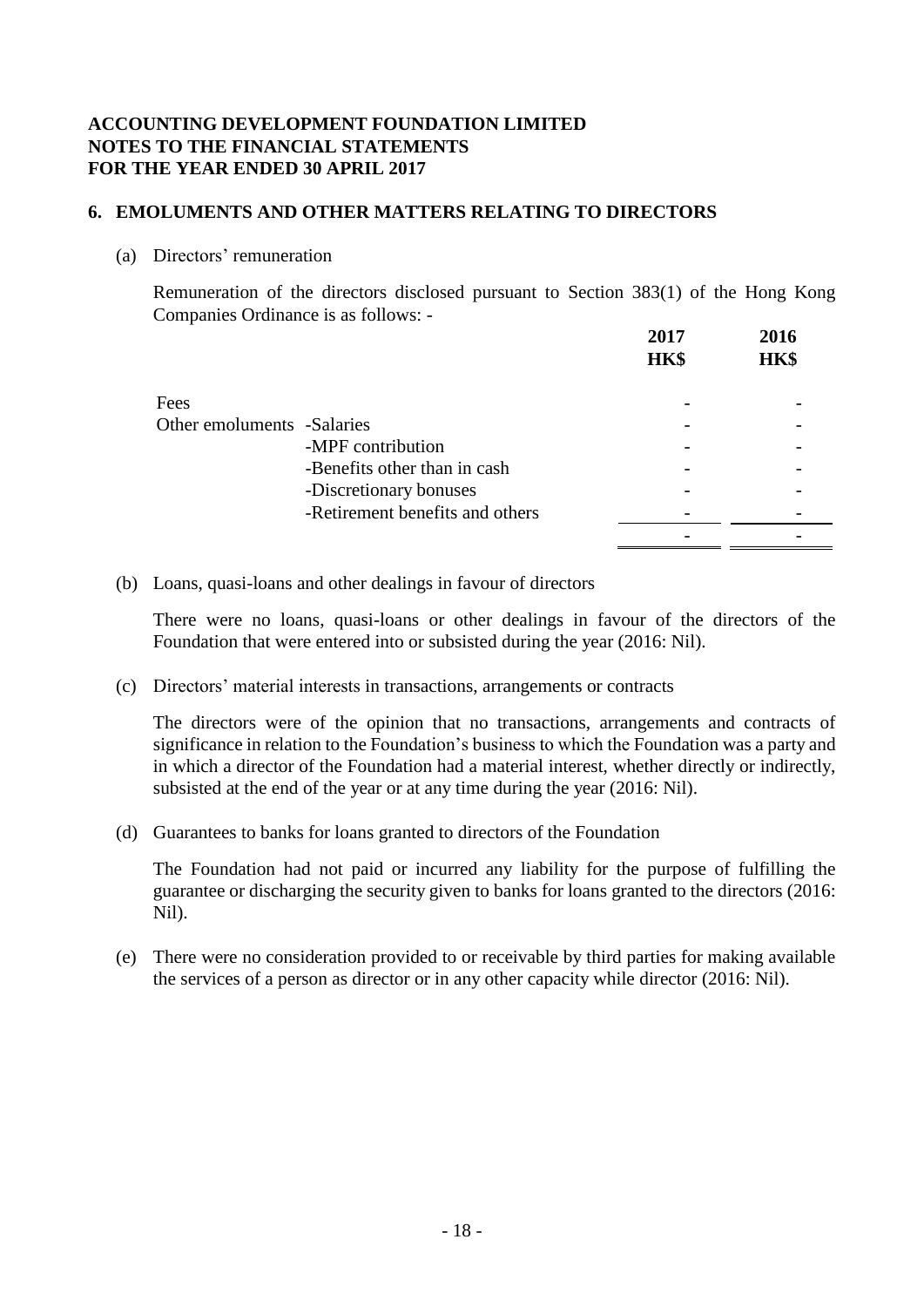# **7. FINANCIAL INSTRUMENTS AND RISK MANAGEMENT OBJECTIVES AND POLICIES**

The Foundation has classified its financial assets in the following categories:

|                                       | <b>Loans</b> and<br>receivables<br>HK\$ | <b>Total</b><br>HK\$ |
|---------------------------------------|-----------------------------------------|----------------------|
| 2017                                  |                                         |                      |
| Payment in advance and other deposits | 82,965                                  | 82,965               |
| Seminar fee receivable                | 50,700                                  | 50,700               |
| Cash and bank balances                | 1,111,963                               | 1,111,963            |
|                                       | 1,245,628                               | 1,245,628            |
| 2016                                  |                                         |                      |
| Payment in advance and other deposits | 19,844                                  | 19,844               |
| Seminar fee receivable                | 84,200                                  | 84,200               |
| Cash and bank balances                | 801,206                                 | 801,206              |
|                                       | 905,250                                 | 905,250              |

The Foundation has classified its financial liabilities in the following categories:

|                  | <b>Financial</b><br>liabilities at<br>amortised |                      |
|------------------|-------------------------------------------------|----------------------|
|                  | <u>cost</u><br>HK\$                             | <b>Total</b><br>HK\$ |
| 2017<br>Accruals | 6,435                                           | 6,435                |
| 2016<br>Accruals | 40,535                                          | 40,535               |

All the financial instruments are carried at amounts not materially different from their fair value as at 30 April 2017 and 30 April 2016.

The Foundation is exposed to credit risk and liquidity risk arising in the normal course of its business and financial instruments. The Foundation's risk management objectives policies and processes mainly focus on minimizing the potential adverse effects of these risks on its financial performance and position by closely monitoring the individual exposure.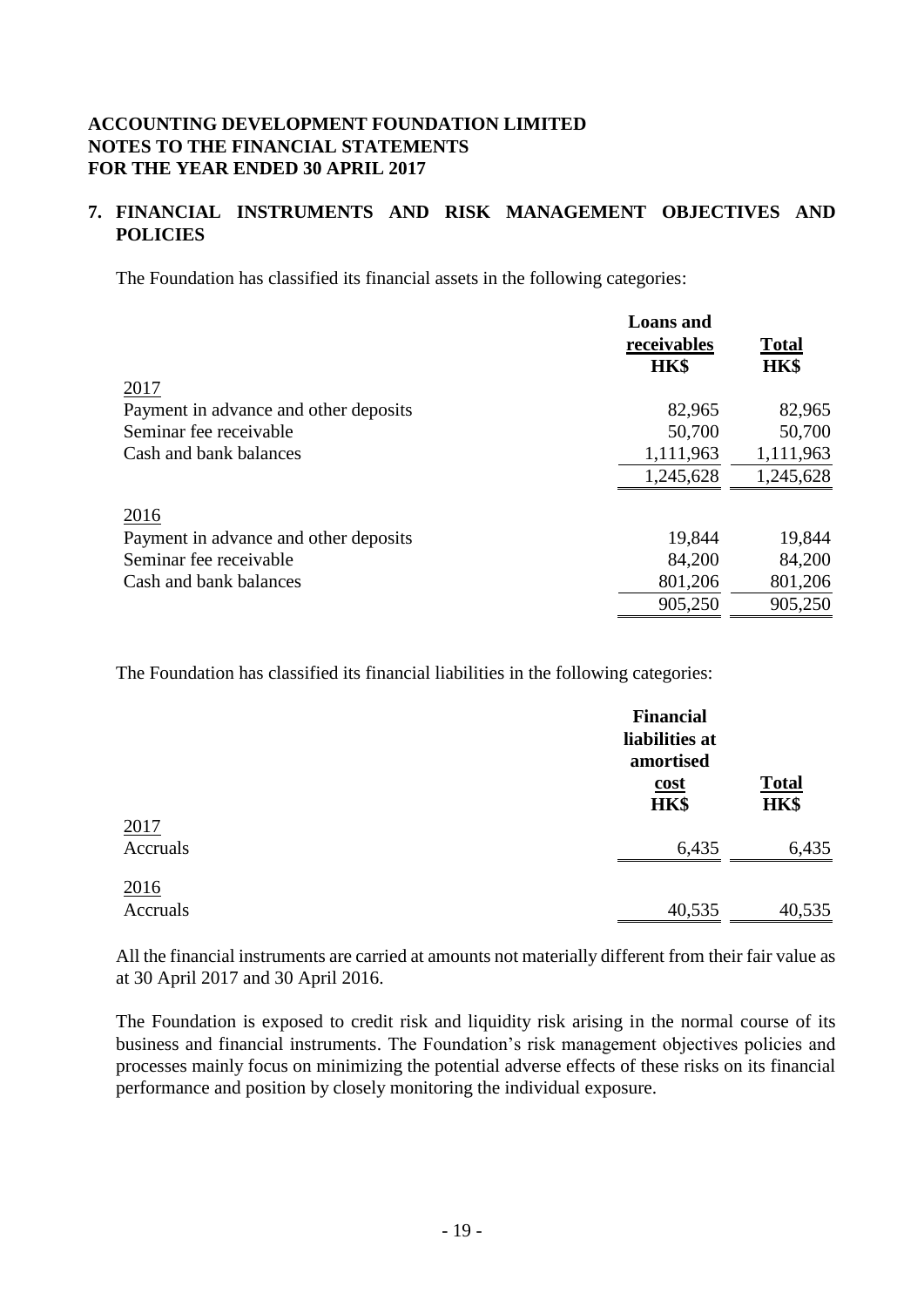#### **7. FINANCIAL INSTRUMENTS AND RISK MANAGEMENT OBJECTIVES AND POLICIES – CONT'D**

#### (a) Credit Risk

The Foundation is exposed to credit risk on financial assets, mainly attributable to deposits with bank. As the bank is an authorized financial institution in Hong Kong, the credit risk is considered very low.

|                           | 2017<br>HK\$ | 2016<br>HK\$ |
|---------------------------|--------------|--------------|
|                           |              |              |
| Summary quantitative data |              |              |
| Deposit with bank         | 1,103,963    | 793,206      |
| Cash on hand              | 8,000        | 8,000        |
|                           | 1,111,963    | 801,206      |

At 30 April 2017, there was no financial asset that was past due.

#### (b) Liquidity Risk

The Foundation's policy is to regularly monitor current and expected liquidity requirements and to ensure it maintains sufficient amount of cash to meet its liquidity requirements in the short and longer term.

| Summary quantitative data |       |        |
|---------------------------|-------|--------|
| Accruals                  | 6,435 | 40,535 |

The financial liabilities have no fixed maturity date and they are expected to be settled within one year.

## **8. ADOPTION OF TRADE NAME**

During the year, the Foundation adopted a trade name "Accounting Development Foundation" to carry out its operation.